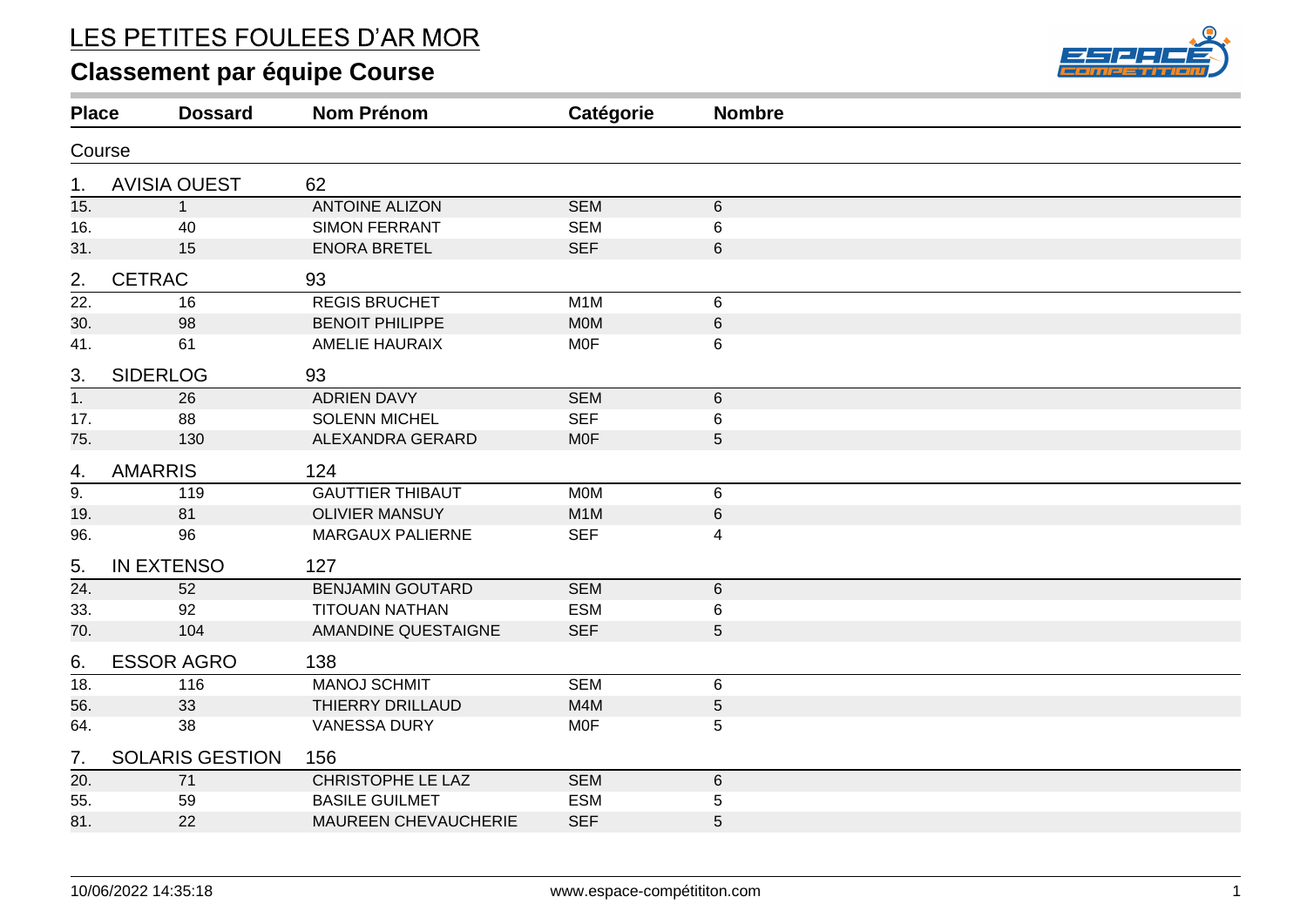# LES PETITES FOULEES D'AR MOR

# **Classement par équipe Course**



| <b>Place</b>      | <b>Dossard</b>      | <b>Nom Prénom</b>        | Catégorie        | <b>Nombre</b>           |  |
|-------------------|---------------------|--------------------------|------------------|-------------------------|--|
| 8.                | <b>AVISIA OUEST</b> | 166                      |                  |                         |  |
| $\overline{29}$ . | 79                  | PIERRE LOFFICIAL         | <b>SEM</b>       | 6                       |  |
| 36.               | 112                 | <b>GASPARD ROHR</b>      | <b>SEM</b>       | $\,6\,$                 |  |
| 101.              | 60                  | <b>MANON GUITTIER</b>    | <b>SEF</b>       | $\overline{\mathbf{4}}$ |  |
| 9.                | <b>LATITUDE</b>     | 175                      |                  |                         |  |
| $\overline{2}$ .  | 13                  | YANN BOULESTREAU         | <b>SEM</b>       | $\,6\,$                 |  |
| 73.               | 51                  | <b>RONAN GOURBIL</b>     | M <sub>1</sub> M | $\sqrt{5}$              |  |
| 100.              | 62                  | <b>VALERIE JAGENEAU</b>  | M3F              | $\overline{\mathbf{4}}$ |  |
| 10.               | <b>AMARRIS</b>      | 195                      |                  |                         |  |
| $\overline{47}$ . | 126                 | <b>FLORENT VARIN</b>     | <b>SEM</b>       | $\sqrt{5}$              |  |
| 51.               | 86                  | <b>ALEX MEVEL</b>        | <b>SEM</b>       | $\sqrt{5}$              |  |
| 97.               | 113                 | <b>GAELLE ROLANDEAU</b>  | <b>SEF</b>       | 4                       |  |
| 11.               | <b>ESSOR AGRO</b>   | 200                      |                  |                         |  |
| 60.               | 84                  | <b>FABIEN MENARD</b>     | M2M              | $\overline{5}$          |  |
| 66.               | 4                   | <b>SEVERINE BALLARIN</b> | <b>MOF</b>       | $\sqrt{5}$              |  |
| 74.               | 39                  | <b>LEO ETESSE</b>        | <b>SEM</b>       | 5                       |  |
| 12.               | ODZ / EUPTOUYOU     | 209                      |                  |                         |  |
| $\overline{40}$ . | 27                  | <b>TRISTAN DEBELLE</b>   | M <sub>1</sub> M | 6                       |  |
| 84.               | 48                  | <b>CATHERINE GERARD</b>  | M <sub>2</sub> F | $\sqrt{5}$              |  |
| 85.               | 57                  | <b>AUDRAN GROLLEAU</b>   | <b>SEM</b>       | 5                       |  |
|                   | 13. h3O!            | 230                      |                  |                         |  |
| 61.               | 121                 | YOHANN TINGUIT           | M <sub>1</sub> M | $\sqrt{5}$              |  |
| 83.               | 95                  | <b>LAURENT OUVRARD</b>   | M4M              | $\sqrt{5}$              |  |
| 86.               | 97                  | <b>JOHANNIE PEIGNET</b>  | <b>SEF</b>       | 5                       |  |
| 14.               | Galéo               | 254                      |                  |                         |  |
| $\overline{42.}$  | 105                 | <b>ALAIN RAGUIDEAU</b>   | M6M              | 6                       |  |
| 103.              | 106                 | ANNE RAGUIDEAU           | M2F              | $\overline{\mathbf{4}}$ |  |
| 109.              | 64                  | <b>CEDRIK KERDILES</b>   | M <sub>1</sub> M | 3                       |  |
| 15.               | <b>LATITUDE</b>     | 335                      |                  |                         |  |
| 110.              | 24                  | <b>VICTORIA CLAVIER</b>  | <b>SEF</b>       | 3                       |  |